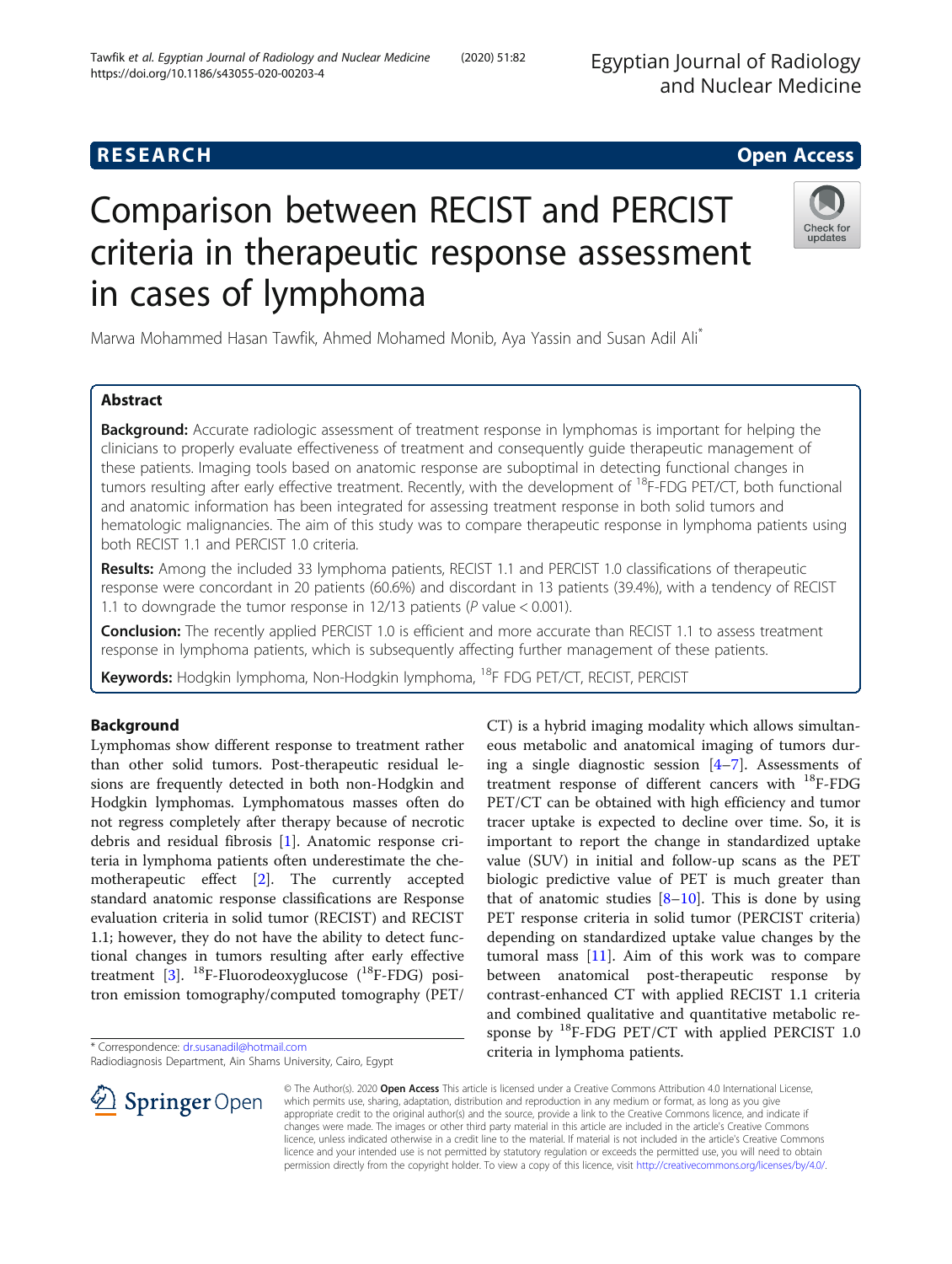<span id="page-1-0"></span>

| <b>Table 1</b> RECIST 1.1 and PERCIST 1.0 criteria used for therapeutic response evaluation |  |  |
|---------------------------------------------------------------------------------------------|--|--|
|---------------------------------------------------------------------------------------------|--|--|

|            | RECIST 1.1                                                                                            | PFRCIST 1.0                                                                                                                                            |  |  |
|------------|-------------------------------------------------------------------------------------------------------|--------------------------------------------------------------------------------------------------------------------------------------------------------|--|--|
|            | <b>Responders</b> CR Disappearance of target lesions                                                  | <b>CMR</b> The target lesion shows absent FDG uptake or shows $SUL_{peak}$ less<br>than that of the liver                                              |  |  |
|            | $PR \geq 30\%$ decrease in the sum of the diameter of the<br>target lesions                           | <b>PMR</b> $\geq$ 30% decrease or at least 0.8 SUL <sub>peak</sub> decrease                                                                            |  |  |
| Non-       | <b>SD</b> Increase in size $<$ 20% or decrease size $<$ 30%                                           | <b>SMD</b> Increase or decrease in the SUL <sub>peak</sub> of less than 30%                                                                            |  |  |
| responders | $PD \ge 20\%$ increase in the sum of the diameter of the<br>target lesions or newly developed lesions | <b>PMD</b> The target lesion shows an increase in $SU_{\text{peak}} > 30\%$ or at least 0.8<br>SUL <sub>peak</sub> increase or newly developed lesions |  |  |

# Methods

# Patients

Our prospective study was conducted in the period between September 2018 and January 2020. Thirty three patients with biopsy-proven lymphoma (including both Hodgkin and Non-Hodgkin types) who were referred to perform baseline pre-treatment and end of therapy PET/ CT imaging studies were enrolled in this study. Approval of the institutional review board and written informed consents from all patients were obtained before the start of this study.

# Inclusion criteria

Any patient presented with lymphoma who did not receive any therapy, aged 18 years or older with no sex predilection were included.

# Exclusion criteria

Any patient showing normal initial study or with concomitant malignancy, patients known to have contraindications for radiation (e.g., pregnant females), patients with renal impairment or had high blood glucose levels at the time of the study, and patients who underwent any surgical intervention or received radiotherapy as a line of treatment were excluded.

| <b>Table 2</b> Different pathological types and subtypes of the study |  |  |  |
|-----------------------------------------------------------------------|--|--|--|
| population                                                            |  |  |  |

|                 | Pathology   | No. of patients |
|-----------------|-------------|-----------------|
| <b>Types</b>    | <b>NHL</b>  | 15 (45.5%)      |
|                 | HL.         | 17 (51.5%)      |
|                 | <b>GALT</b> | $1(3.0\%)$      |
| <b>Subtypes</b> | NHL-DLBCL   | 12 (36.4%)      |
|                 | NHL-TCL     | 1(3%)           |
|                 | NHL-F       | 2(6%)           |
|                 | HL-NS       | 10 (30.3%)      |
|                 | HL-MC       | 5(15.2%)        |
|                 | HL-LP       | 2(6%)           |
|                 | <b>GALT</b> | 1(3%)           |

# Patient preparation

Procedure time was 2 weeks after the end of chemotherapy. Patients were fasting for a minimum of 6 h before the scan with good hydration. Exercises were avoided for a minimum of 2 h (ideally 48 h) before the scan. Kidney function tests were reviewed and confirmed to be within normal limit with pre-scanning blood glucose level estimation (accepted between 150 and 200 mg/dL) and administration of antecubital intravenous cannula.

# Technique of <sup>18</sup>F-FDG PET/CT scan

The radioactive tracer  $(^{18}F-FDG)$  was injected intravenously in a dose of 0.06–0.08 mCi/kg body weight. All patients were kept in a warm temperature room and asked

| Table 3 Baseline tumor characteristics in the study population |  |  |  |
|----------------------------------------------------------------|--|--|--|
|----------------------------------------------------------------|--|--|--|

|              | Lymphoma characteristics | No. of patients |
|--------------|--------------------------|-----------------|
| Location     |                          |                 |
| <b>Nodal</b> | Absent                   | 4 (12.1%)       |
|              | Supra                    | 15 (45.5%)      |
|              | Supra & infra            | 14 (42.4%)      |
| Extra-nodal  | Absent                   | 16 (48.5%)      |
|              | Splenic                  | 7 (21.2%)       |
|              | Oropharyngeal            | $2(6.1\%)$      |
|              | Splenic & hepatic        | $1(3.0\%)$      |
|              | Hepatic & renal          | $1(3.0\%)$      |
|              | Gastric & hepatic        | $1(3.0\%)$      |
|              | Splenic & renal          | $1(3.0\%)$      |
|              | Parapharyngeal           | $1(3.0\%)$      |
|              | Parotid                  | $1(3.0\%)$      |
|              | Lung                     | $1(3.0\%)$      |
|              | Bone                     | $1(3.0\%)$      |
| Stage        | I                        | $2(6.1\%)$      |
|              | IE                       | $1(3.0\%)$      |
|              | $\mathbf{  }$            | 11 (33.3%)      |
|              | <b>IIE</b>               | $1(3.0\%)$      |
|              | $\mathbf{III}$           | 5 (15.2%)       |
|              | <b>IIIS</b>              | 7(21.2%)        |
|              | IV                       | 6 (18.2%)       |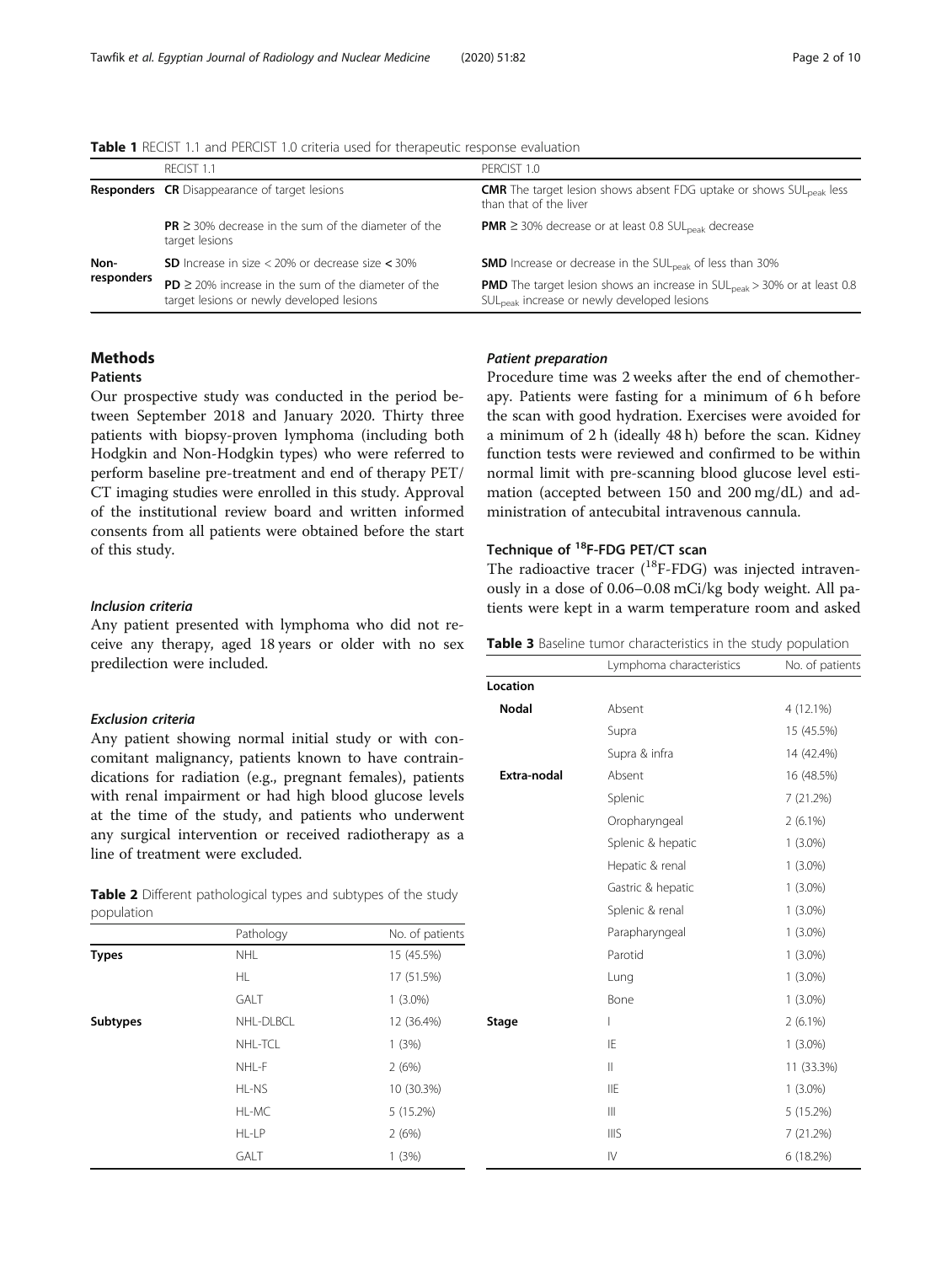|                     | Therapeutic response by RECIST |                    |               |                    | Test   | P     | Sig.      |
|---------------------|--------------------------------|--------------------|---------------|--------------------|--------|-------|-----------|
|                     | <b>CR</b>                      | PR                 | <b>SD</b>     | PD                 | value# | value |           |
| Base (sum)          |                                |                    |               |                    |        |       |           |
| Median (IQR)        | 35 (22.5 - 46.75)              | 69.5 (47.5-95)     | $35(17-39.7)$ | 77.5 (33.75-136.5) | 7.821  | 0.050 | S         |
| Range               | $7.5 - 63$                     | $8.5 - 125$        | $17 - 39.7$   | $3.5 - 182$        |        |       |           |
| End (sum)           |                                |                    |               |                    |        |       |           |
| Median (IQR)        | $0(0-0)$                       | $28.5(6.2 - 36.5)$ | 29 (16.8-37)  | $26.5(13-61)$      | 16.771 | 0.001 | <b>HS</b> |
| Range               | $0 - 0$                        | $1 - 78$           | $16.8 - 37$   | $0 - 95$           |        |       |           |
| Tumor reduction (%) |                                |                    |               |                    |        |       |           |
| Median (IQR)        | 100 (100-100)                  | $65.5(52-76)$      | $6(0.01-17)$  | 59 (47-70)         | 22.206 | 0.000 | <b>HS</b> |
| Range               | $100 - 100$                    | $31 - 91$          | $0.01 - 17$   | $47 - 70$          |        |       |           |

<span id="page-2-0"></span>Table 4 Correlation between tumor size and CT-based therapeutic response in the study population

P value > 0.05 Non-significant (NS), P value < 0.05 Significant (S), P value < 0.01 Highly significant (HS)

# Kruskal–Wallis test

to rest without vigorous activity and void just before imaging. Scanning by a hybrid PET/CT scanner (Discovery IQ five-ring machine class I IPX0 used with 16 slices of CT, GE [General Electric Company], Milwaukee, WI, USA, 2016) was performed 60 min after injection. The patient was positioned supine on the table. Initial singlephase contrast material-enhanced helical CT was

performed following injection of 125 mL of a lowosmolarity iodinated contrast medium (Optiray 350) at a rate of 4 mL/s by using a power injector. A whole body CT study (from the head to mid-thigh) scanning was obtained using 110 mA, 110 kV, 0.5 s tube rotation time, and 3.3-mm section thickness. After CT scanning, PET scan covering the same field of view was obtained

| Table 5 Correlation between disease characteristics and CT-based therapeutic response in the study population |  |  |
|---------------------------------------------------------------------------------------------------------------|--|--|
|---------------------------------------------------------------------------------------------------------------|--|--|

|                   | Objective response by RECIST |             |            |             | Test   | P     | Sig.      |
|-------------------|------------------------------|-------------|------------|-------------|--------|-------|-----------|
|                   | CMR                          | <b>PMR</b>  | SMD        | <b>PMD</b>  | value* | value |           |
|                   | $No. = 8$                    | $No. = 18$  | $No. = 3$  | $No. = 4$   |        |       |           |
| Pathology         |                              |             |            |             |        |       |           |
| <b>NHL</b>        | 3 (37.5%)                    | $9(50.0\%)$ | $0(0.0\%)$ | 3(75.0%)    | 5.435  | 0.489 | <b>NS</b> |
| <b>HL</b>         | 5 (62.5%)                    | 8 (44.4%)   | 3 (100.0%) | $1(25.0\%)$ |        |       |           |
| <b>GALT</b>       | $0(0.0\%)$                   | $1(5.6\%)$  | $0(0.0\%)$ | $0(0.0\%)$  |        |       |           |
| Location          |                              |             |            |             |        |       |           |
| <b>NA</b>         | 1(12.5%)                     | $2(11.1\%)$ | $0(0.0\%)$ | $1(25.0\%)$ | 10.530 | 0.104 | NS        |
| Supra             | 6 (75.0%)                    | 5(27.8%)    | 3 (100.0%) | $1(25.0\%)$ |        |       |           |
| Supra & infra     | 1(12.5%)                     | 11 (61.1%)  | $0(0.0\%)$ | $2(50.0\%)$ |        |       |           |
| Stage             |                              |             |            |             |        |       |           |
| ı                 | 1(12.5%)                     | $1(5.6\%)$  | $0(0.0\%)$ | $0(0.0\%)$  | 26.203 | 0.095 | <b>NS</b> |
| IE                | 1(12.5%)                     | $0(0.0\%)$  | $0(0.0\%)$ | $0(0.0\%)$  |        |       |           |
| Ш                 | 4 (50.0%)                    | 4 (22.2%)   | 3 (100.0%) | $0(0.0\%)$  |        |       |           |
| <b>IIE</b>        | 1(12.5%)                     | $0(0.0\%)$  | $0(0.0\%)$ | $0(0.0\%)$  |        |       |           |
| Ш                 | $0(0.0\%)$                   | 3(16.7%)    | $0(0.0\%)$ | $2(50.0\%)$ |        |       |           |
| <b>IIIS</b>       | 1(12.5%)                     | 6 (33.3%)   | $0(0.0\%)$ | $0(0.0\%)$  |        |       |           |
| IV                | $0(0.0\%)$                   | 4 (22.2%)   | $0(0.0\%)$ | 2 (50.0%)   |        |       |           |
| <b>New lesion</b> |                              |             |            |             |        |       |           |
| Absent            | 8 (100.0%)                   | 18 (100%)   | 3 (100.0%) | $0(0.0\%)$  | 33.000 | 0.000 | <b>HS</b> |
| Present           | $0(0.0\%)$                   | $0(0.0\%)$  | $0(0.0\%)$ | 4 (100.0%)  |        |       |           |

P value > 0.05 Non significant (NS), P value < 0.05 Significant (S), P value < 0.01 Highly significant (HS)

\*Chi-square test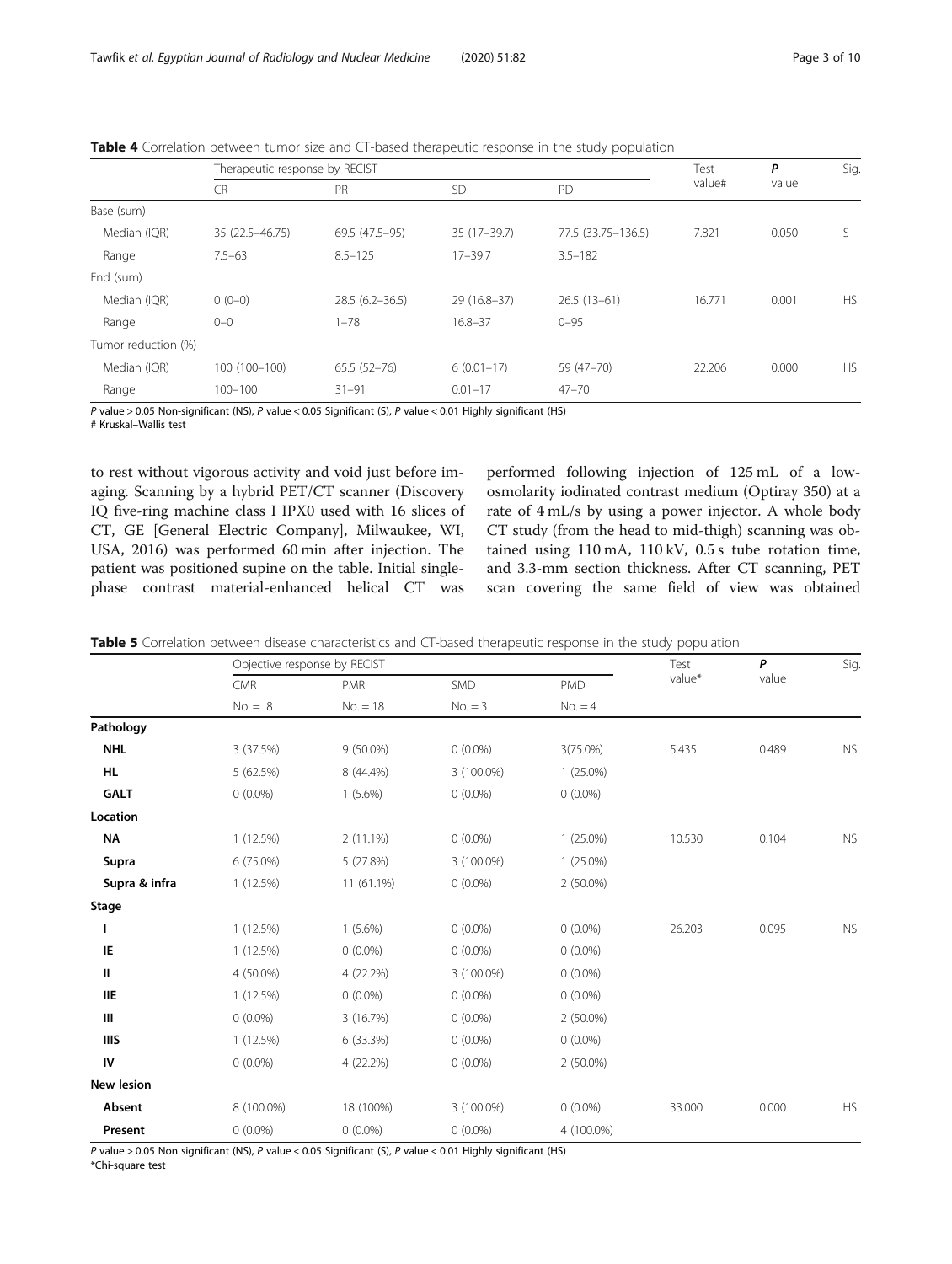|                                 | Objective response by PERCIST |                |                 |                     | Test   | P     | Sig.      |
|---------------------------------|-------------------------------|----------------|-----------------|---------------------|--------|-------|-----------|
|                                 | <b>CMR</b>                    | <b>PMR</b>     | SMD             | <b>PMD</b>          | value# | value |           |
|                                 | $No. = 18$                    | $No. = 9$      | $No. = 2$       | $No. = 4$           |        |       |           |
| <b>Base SUL</b> <sub>peak</sub> |                               |                |                 |                     |        |       |           |
| Median (IQR)                    | $9.1(4.7-14)$                 | $12.3(7.3-16)$ | $12.75(5.5-20)$ | $10.4(6.15-12)$     | 1.185  | 0.757 | <b>NS</b> |
| Range                           | $2 - 29.3$                    | $4.7 - 21.7$   | $5.5 - 20$      | $3.5 - 12$          |        |       |           |
| End SUL <sub>peak</sub>         |                               |                |                 |                     |        |       |           |
| Median (IQR)                    | $0(0-0)$                      | $2.8(2.6-3.7)$ | 13.64 (6.28-21) | $3.47(1.32 - 5.45)$ | 24.085 | 0.000 | <b>HS</b> |
| Range                           | $0 - 1.4$                     | $2.2 - 8.9$    | $6.28 - 21$     | $0 - 6.6$           |        |       |           |
| Uptake reduction (%)            |                               |                |                 |                     |        |       |           |
| Median (IQR)                    | 100 (100-100)                 | 56 (44 - 75)   | $0(0-0)$        | 54.5 (34.5-82)      | 27.310 | 0.000 | <b>HS</b> |
| Range                           | $100 - 100$                   | $37 - 89$      | $0 - 0$         | $24 - 100$          |        |       |           |

<span id="page-3-0"></span>Table 6 Correlation between tumor SUL<sub>peak</sub> and PET-based therapeutic response in the study population

P value > 0.05 Non significant (NS), P value < 0.05 Significant (S), P value < 0.01 Highly significant (HS)

# Kruskal–Wallis test

immediately. Six to seven bed positions are planned in the three-dimensional acquisition mode for scanning the entire patient with 3–5-min acquisition at each bed position. Images were transferred to a dedicated workstation to be reconstructed and displayed in axial, coronal, and sagittal planes.

# Image analysis

Images were analyzed by two experienced radiologists having five and seven years' experience in PET/CT imaging. Analysis of CT images was done by visual inspection with selection of target lesions and measuring their dimensions. Analysis of PET/CT images was done by

|  |  |  |  | Table 7 Correlation between disease characteristics and PET-based therapeutic response in the study population |  |  |  |  |  |  |
|--|--|--|--|----------------------------------------------------------------------------------------------------------------|--|--|--|--|--|--|
|--|--|--|--|----------------------------------------------------------------------------------------------------------------|--|--|--|--|--|--|

|               | Objective response by PERCIST |             |             |             | Test     | P     | Sig.       |
|---------------|-------------------------------|-------------|-------------|-------------|----------|-------|------------|
|               | <b>CMR</b>                    | <b>PMR</b>  | SMD         | <b>PMD</b>  | $value*$ | value |            |
|               | $No. = 18$                    | $No. = 9$   | $No. = 2$   | $No. = 4$   |          |       |            |
| Pathology     |                               |             |             |             |          |       |            |
| <b>NHL</b>    | 10 (55.6%)                    | $1(11.1\%)$ | $1(50.0\%)$ | 3 (75.0%)   | 7.894    | 0.246 | ${\sf NS}$ |
| HL.           | 7 (38.9%)                     | 8 (88.9%)   | $1(50.0\%)$ | $1(25.0\%)$ |          |       |            |
| <b>GALT</b>   | $1(5.6\%)$                    | $0(0.0\%)$  | $0(0.0\%)$  | $0(0.0\%)$  |          |       |            |
| Location      |                               |             |             |             |          |       |            |
| <b>NA</b>     | 3 (16.7%)                     | $0(0.0\%)$  | $0(0.0\%)$  | $1(25.0\%)$ | 3.900    | 0.690 | ${\sf NS}$ |
| Supra         | 7 (38.9%)                     | 6(66.7%)    | $1(50.0\%)$ | $1(25.0\%)$ |          |       |            |
| Supra & infra | 8 (44.4%)                     | 3 (33.3%)   | $1(50.0\%)$ | $2(50.0\%)$ |          |       |            |
| Stage         |                               |             |             |             |          |       |            |
|               | $1(5.6\%)$                    | $1(11.1\%)$ | $0(0.0\%)$  | $0(0.0\%)$  | 14.506   | 0.696 | <b>NS</b>  |
| IE            | $1(5.6\%)$                    | $0(0.0\%)$  | $0(0.0\%)$  | $0(0.0\%)$  |          |       |            |
| Ш             | 5 (27.8%)                     | 5 (55.6%)   | $1(50.0\%)$ | $0(0.0\%)$  |          |       |            |
| <b>IIE</b>    | $1(5.6\%)$                    | $0(0.0\%)$  | $0(0.0\%)$  | $0(0.0\%)$  |          |       |            |
| Ш             | $2(11.1\%)$                   | $1(11.1\%)$ | $0(0.0\%)$  | $2(50.0\%)$ |          |       |            |
| <b>IIIS</b>   | 5 (27.8%)                     | $1(11.1\%)$ | $1(50.0\%)$ | $0(0.0\%)$  |          |       |            |
| IV            | 3 (16.7%)                     | $1(11.1\%)$ | $0(0.0\%)$  | $2(50.0\%)$ |          |       |            |
| New lesion    |                               |             |             |             |          |       |            |
| Absent        | 18 (100.0%)                   | 9 (100.0%)  | 2 (100.0%)  | $0(0.0\%)$  | 33.00    | 0.000 | <b>HS</b>  |
| Present       | $0(0.0\%)$                    | $0(0.0\%)$  | $0(0.0\%)$  | 4 (100.0%)  |          |       |            |

P value > 0.05 Non significant (NS), P value < 0.05 Significant (S), P value < 0.01 Highly significant (HS)

\*Chi-square test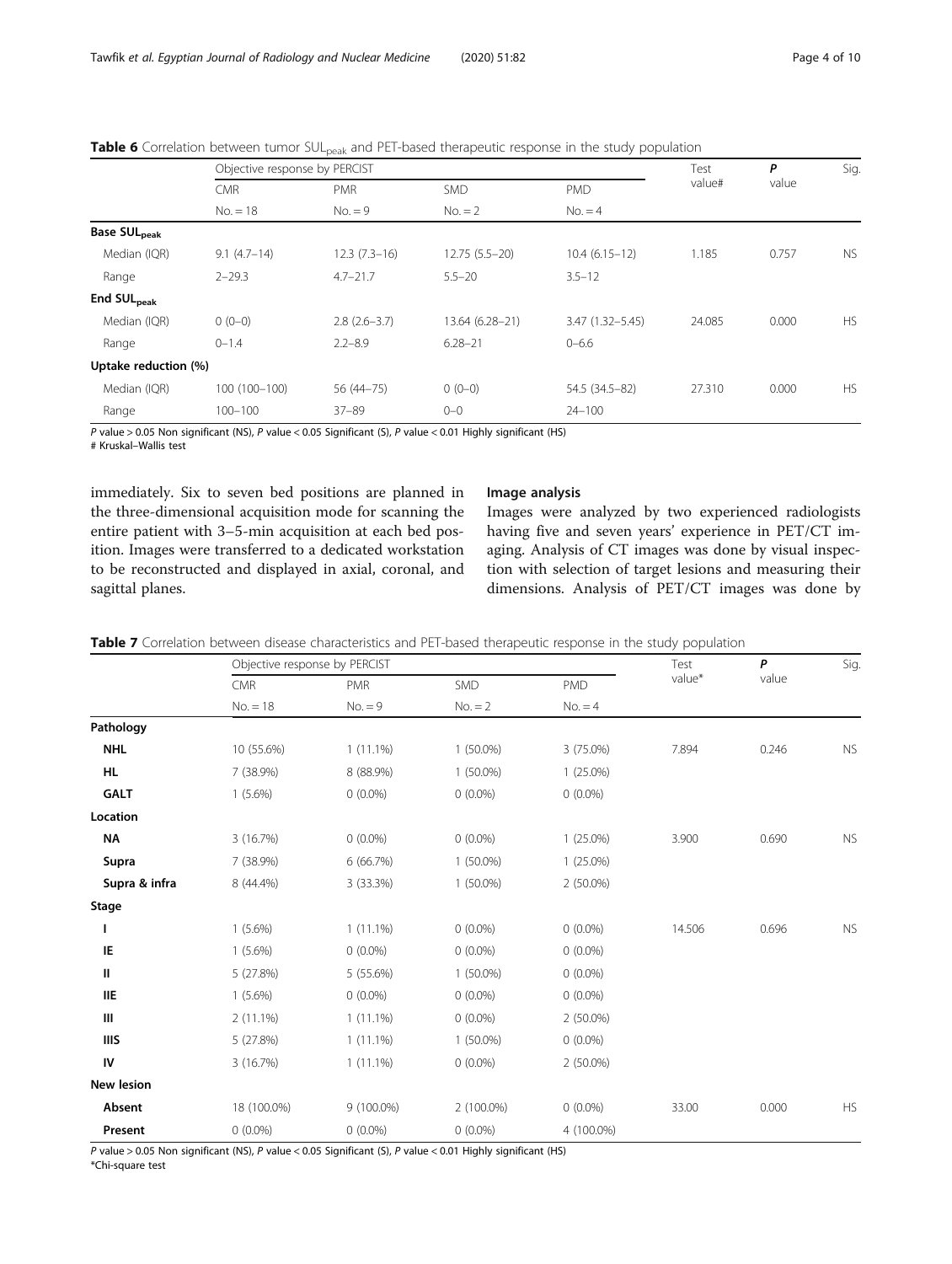|            |                                   |            |             |                |                | .      |       |     |
|------------|-----------------------------------|------------|-------------|----------------|----------------|--------|-------|-----|
|            | Treatment response by RECIST 1.1  |            |             |                |                | Test   | P     | Sig |
|            | CR                                | <b>PR</b>  | <b>SD</b>   | PD             | Total          | value* | value |     |
|            | Treatment response by PERCIST 1.0 |            |             |                |                |        |       |     |
| <b>CMR</b> | 8 (100.0%)                        | 10 (55.6%) | $0(0\%)$    | $0(0\%)$       | 18             | 46.139 | 0.00  | HS  |
| <b>PMR</b> | $0(0\%)$                          | $(38.9\%)$ | 2(66.7%)    | $0(0\%)$       | 9              |        |       |     |
| <b>SMD</b> | $0(0\%)$                          | $(5.6\%)$  | $1(33.3\%)$ | $0(0\%)$       |                |        |       |     |
| <b>PMD</b> | $0(0\%)$                          | $0(0\%)$   | $0(0\%)$    | 4 (100%)       | $\overline{4}$ |        |       |     |
| Total      | 8                                 | 18         | 3.          | $\overline{4}$ | 33             |        |       |     |
|            |                                   |            |             |                |                |        |       |     |

<span id="page-4-0"></span>Table 8 Comparison between RECIST 1.1 and PERCIST 1.0-based therapeutic response assessment in the study population

P value > 0.05 Non significant (NS), P value < 0.05 Significant (S), P value < 0.01 Highly significant (HS)

\*Chi-square test

visual inspection, comparing PET and CT data, viewing fused PET/CT images, and quantitative calculation of FDG uptake corrected to lean body mass  $(SUL<sub>peak</sub>)$ . They used PERCIST 1.0 criteria on PET/CT interpretation and RECIST 1.1 criteria on CT interpretation (Table [1\)](#page-1-0).

# Statistical analysis

Analysis of data was done using SPSS (Statistical package for social science) program version 23. To describe the studied sample, quantitative data were presented as

minimum, maximum, mean, and standard deviation. Qualitative data were presented as count and percentage. The chi-square statistic is used for testing relationships between categorical variables. The Wilcoxon signedrank test is a non-parametric statistical hypothesis test used to compare two related samples, matched samples, or repeated measurements on a single sample to assess whether their population mean ranks differ (i.e., it is a paired difference test). One-way analysis of variance (ANOVA) test was used to compare parametric quantitative data between more than two groups.



Fig. 1 A 51-year-old female patient, recently diagnosed case of NHL (large B cell type). Initial PET/CT study revealed large hypermetabolic mass at the left axilla and axillary tail of left breast in whole body PET MIP image (a), measuring about 16 x 16 x 15 cm with central breaking down in axial CECT image (b) and achieving 19 SULpeak in corresponding fused PET/CT image (c). Follow-up PET/CT study revealed smaller metabolically inactive lesion in whole body PET MIP image (f) that measured 10 x 9.5 x 9.3 cm in axial CECT image (d) denoting PR according to RECIST 1.1, yet showing no FDG uptake in corresponding fused PET/CT image (e) denoting CMR according to PERCIST 1.0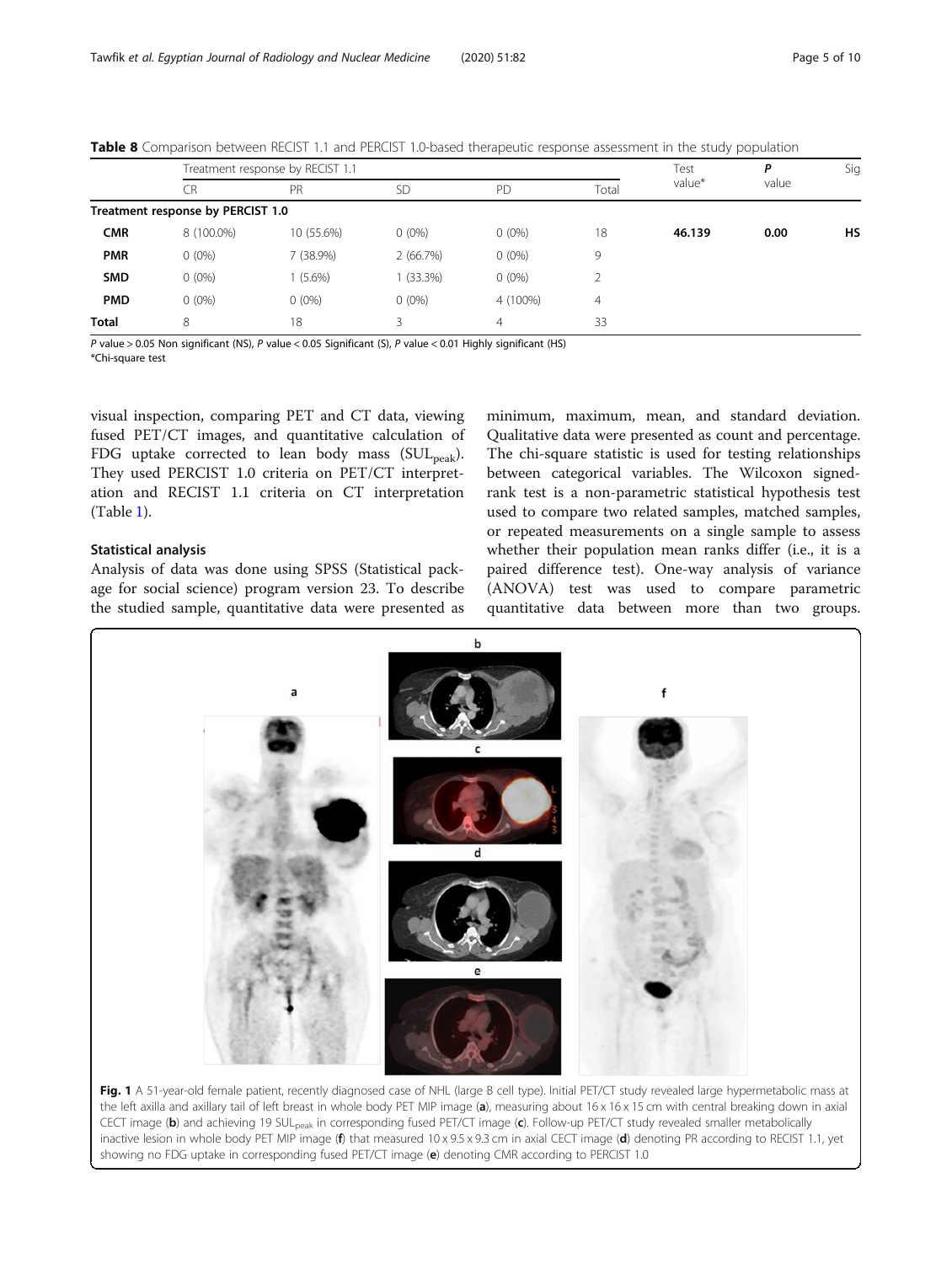Kruskal–Wallis test was used to compare nonparametric quantitative data between different groups.

# Results

The study included 33 patients (24 females and 9 males) ranged in age from 18 to 85 years with mean age of  $41.91 \pm 16.63$  years. Fifteen patients presented with histopathologically proven non-Hodgkin lymphoma, 17 patients had Hodgkin lymphoma, and 1 patient with Gutassociated lymphoid tissue (GALT). The most presented pathological subtype was NHL-DLBCL (36.4%) and HL-NS (30.3%), the rest of presented data are summarized in Table [2](#page-1-0).

At baseline staging (Table [3](#page-1-0)), most of the patients were of stages II and III (representing 72.7%). Sixteen patients showed only nodal disease (48%), 13 patients showed both nodal and extra-nodal disease, and only 4 patients showed only extra-nodal disease (12%). The most affected extra-nodal organ was the spleen (21.2 %).

According to CT-based assessment of therapeutic response (RECIST 1.1), 8 patients showed complete response (CR; 24.2%), 18 patients showed partial response (PR; 54.5%), 3 patients showed stationary disease (SD; 9.1%), and 4 patients showed progressive disease (PD;

12.1%). So, the responders (PR and CR) represented 78.8% and the non-responders (SD and PD) represented 21.2% (Tables [4](#page-2-0) and [5\)](#page-2-0). There was no significant correlation between response criteria with patient's age or sex.

According to PET-based assessment of therapeutic response (PERCIST 1.0), 18 patients showed complete metabolic response (CMR; 54.5%), 9 patients showed partial metabolic response (PMR; 27.3%), 2 patients showed stationary metabolic disease (SMD; 6.1%), and 4 patients showed progressive metabolic disease (PMD; 12.1%). So, the responders (PMR and CMR) represented 81.8% and the non-responders (SMD and PMD) repre-sented 18.2% (Tables [6](#page-3-0) and [7\)](#page-3-0). There was no significant correlation between response criteria with patient's age or sex.

Thus, RECIST 1.1 and PERCIST classifications of therapeutic response were discordant in 13 patients representing 39.4% (Table [8](#page-4-0)). Of 11 patients classified as PR according to RECIST 1.1, ten were classified as CMR according to PERCIST 1.0 (Fig. [1\)](#page-4-0) as the sum of the longest diameters' reduction of residual target lesions was more than 30% yet showed 100% reduction in the SUL-<sub>peak</sub>, while one patient was classified as SMD according to PERCIST 1.0 (Fig. 2). Two patients were classified as

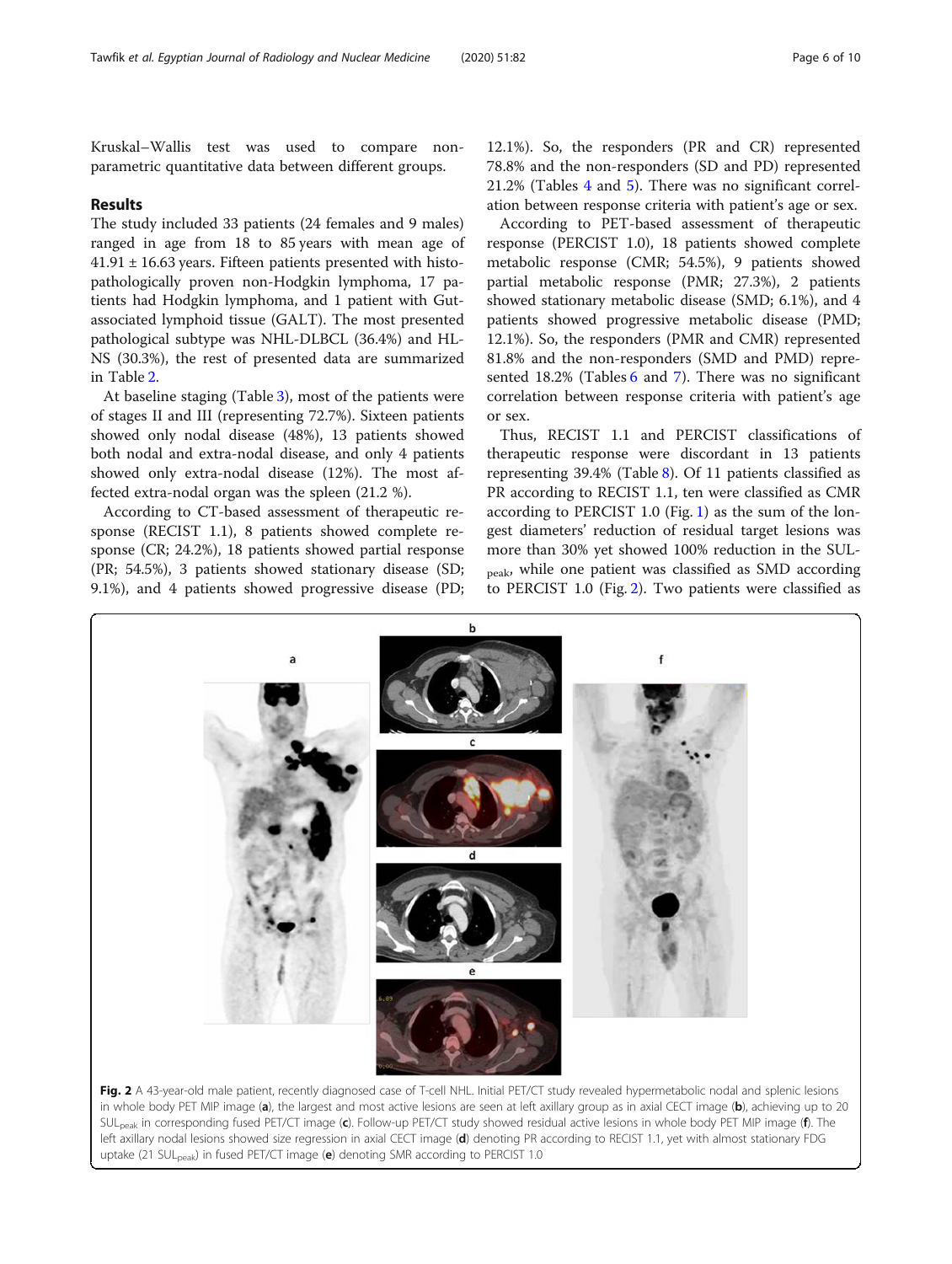SD according to RECIST 1.1, yet, they were classified as PMR according to PERCIST 1.0 (as the decrease in the sum of the longest diameters of the target lesions was less than 30%, while the decrease in the  $SUL_{peak}$  of the target lesions was more than 30%). So, PERCIST 1.0 based therapeutic response was upgraded in twelve patients and downgraded in one patient.

On the other hand, both RECIST 1.1 and PERCIST 1.0 classifications of therapeutic response were concordant in 20 patients representing 60.6%. Eight patients (24.2%) had CR by RECIST 1.1 and CMR by PERCIST 1.0 (Fig. 3). Seven patients had PR by RECIST 1.1 and PMR by PERCIST 1.0 (21.2%). One patient (3%) showed SD by RECIST 1.1 and SMD by PERCIST 1.0 (Fig. [4](#page-7-0)). Four patients presented with newly developed lesions and were classified as PD and PMD by both RECIST 1.1 and PERCIST 1.0 classifications, respectively (12.1%).

# **Discussion**

On the follow-up of cancer patients to evaluate response to treatment, CT was the modality of choice with RECIST criteria as a widely used and accepted tool for assessment, yet it is depending on the changes in tumoral size which may show some inter-observer variability especially in irregular lesions. Also, CT has the inability to detect the changes in activity which occurred in response to treatment  $[12]$  $[12]$ . It is difficult to distinguish necrotic tissue or fibrotic scar from residual tumor on CT scans [[13](#page-8-0)]. Response evaluation protocols that are depending on morphological changes are still limited as changes in tumor dimensions are not true markers of therapeutic efficacy because tumor tissue consists of different components that are not all completely regressed over time [[14\]](#page-8-0). This is why some studies found a discrepancy between the CT-based RECIST and the histopathological results among a significant number of the studied cases during follow-up after neoadjuvant chemotherapy [\[15](#page-8-0)].

So, more satisfactory methods of evaluation are needed to accurately measure tumor responses quantitatively. <sup>18</sup>F-FDG PET thought to overcome these limitations and became a well-established quantitative method for the staging, follow-up, and detection of recurrence in patients with several malignancies [\[5](#page-8-0), [11,](#page-8-0) [16\]](#page-8-0). With the development of  $^{18}$ F FDG PET/CT, which is integrated anatomic and metabolic imaging, a modified PET-based criteria (PERCIST) have been reported for assessing treatment response in both solid tumors and hematologic malignancies [\[3](#page-8-0)].

In our study, we investigated the concordance between the metabolic criteria and morphologic criteria for the assessment of end therapeutic response to chemotherapy in patients with malignant lymphoma determined using RECIST 1.1 and PERCIST 1.0 criteria.



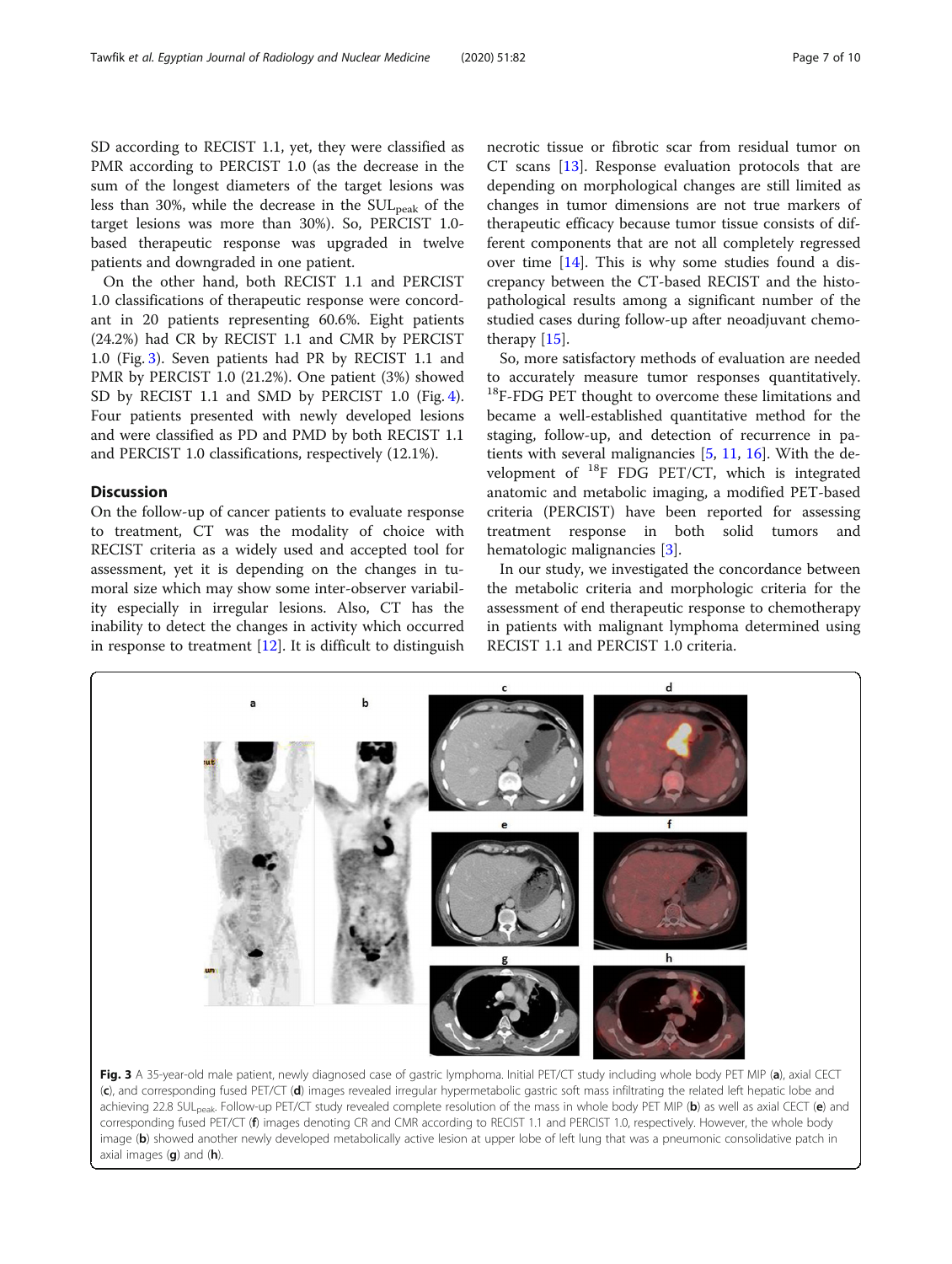<span id="page-7-0"></span>Tawfik et al. Egyptian Journal of Radiology and Nuclear Medicine (2020) 51:82 Page 8 of 10



We included 33 patients who were recently diagnosed with malignant lymphoma. Their end of treatment response was evaluated using RECIST 1.1 and PERCIST 1.0 criteria. Results showed a considerable discrepancy in the assessment of tumor responses between the morphologic criteria (RECIST 1.1) and metabolic criteria (PERCIST 1.0) with discordance in 39.4% of patients (13 patients) and  $P$  value  $< 0.001$ .

There is tendency for RECIST to downgrade the tumor response (ten patients classified as PR according to RECIST 1.1 were classified as CMR according to PER-CIST 1.0, and two patients that classified as SD according to RECIST 1.1 were classified as PMR according to PERCIST 1.0). This lead to avoiding unnecessary anticancer treatments including chemotherapy or radiotherapy, which means that PERCIST 1.0 criteria were more sensitive and reliable than RECIST 1.1 for the detection of therapeutic response.

In a retrospective study conducted by Baratto et al. and compared therapeutic response in 38 patients with non-Hodgkin lymphoma by RECIST 1.1 and PERCIST criteria, evaluating both early treatment response as well as end of therapy concluded that the Deauville and

PERCIST criteria were the most reliable for predicting end-of-treatment response, reporting an accuracy of 81.6%, being consistent with our results [\[1](#page-8-0)].

Our study results are also matched with other studies which included lymphoma and other different solid tumors. In a study done by Yanagawa et al. on 46 patients with esophageal cancer who received chemotherapy, 56.5% of patients showed discordant therapeutic response between RECIST 1.1 and PERCIST with Wilcoxon signed-rank test,  $P < 0.0001$  [\[17](#page-8-0)]. Other studies done by Ding et al. and Shang et al. which included 44 and 35 patients with non-small cell lung cancer, 34.1% and 62.9% of patients showed discordant response after application of RECIST 1.1 and PERCIST [\[14](#page-8-0), [18\]](#page-8-0). A 61.5% discordant rate was achieved by Bang et al. in a study conducted on 39 patients with colorectal cancer after targeted therapy [\[19](#page-9-0)]. Also, in a study done by Riedl et al. (included 65 patients with breast cancer who received therapy and evaluated with RECIST 1.1 and PERCIST criteria), a 52.3% discordant rate was found [[20\]](#page-9-0). Studies conducted by Agrawal et al. and Aras et al. included 43 and 60 patients with different types of solid tumors (breast cancer, lung cancer, PNET, head and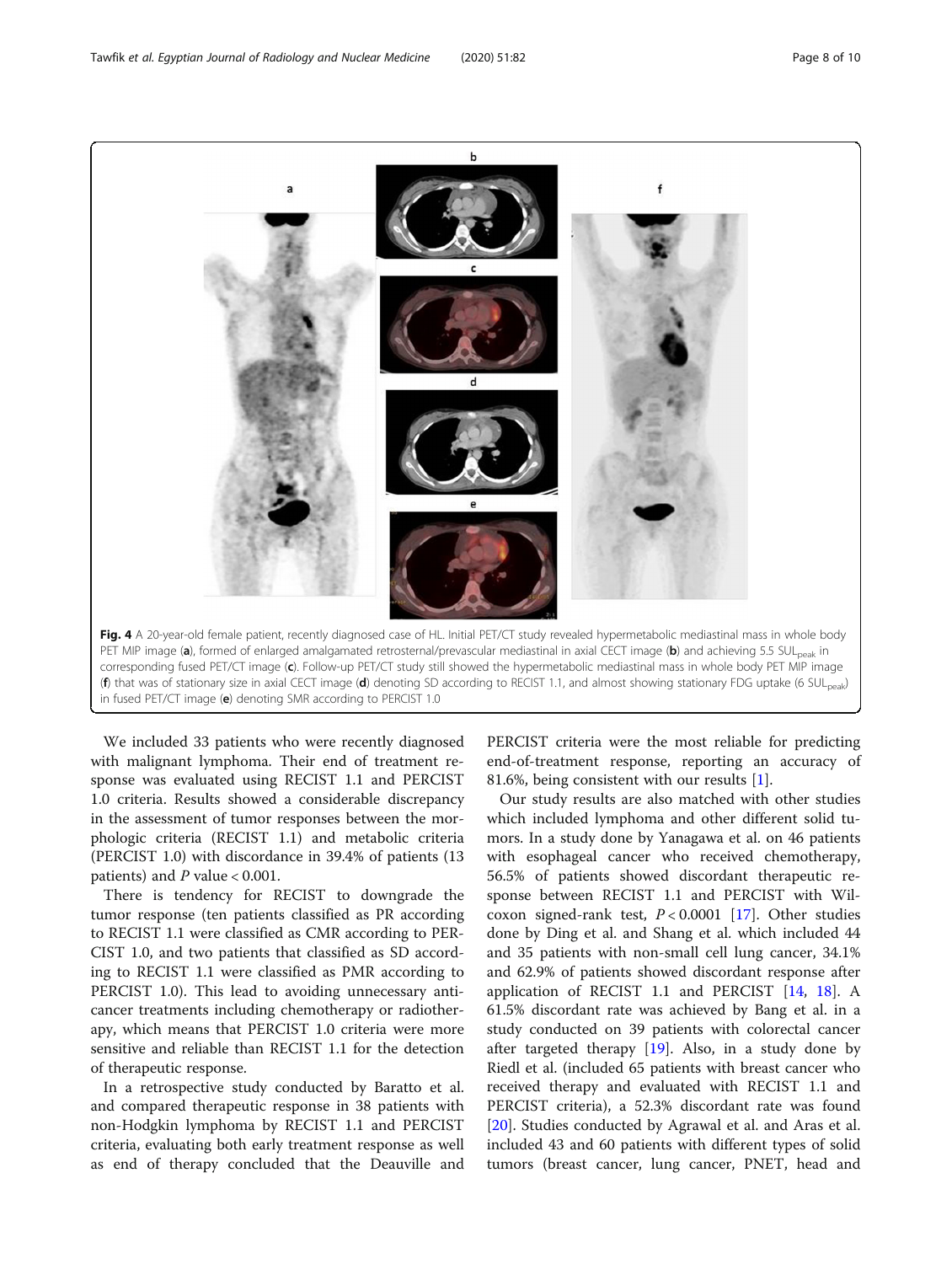<span id="page-8-0"></span>neck cancer, sarcoma, non-Hodgkin lymphoma, GIT cancers, and others), 20% and 18.3% of patients showed contradictory response when evaluated using RECIST 1.1 and PERCIST criteria [[21,](#page-9-0) [22\]](#page-9-0).

These results mean that PERCIST is used among international observers more consistently, as it provides the needed standardization of the PET protocol. This is very important because availability of consistent criteria leads to accurate comparisons between different studies and facilitates advances in cancer treatment. Moreover, the use of computer-assisted reading application that is fully customized for use with PERCIST makes the procedure of evaluation easier and helps ensure more precise results.

There are few limitations of our study. First, the corresponding pathological results to our imaging findings has not been evaluated and further studies are needed to investigate the correlation of these findings with pathological examinations. Second, adequate follow-up of patients were not achieved to correlate our results with the patients' progression-free survival or overall survival. The main limitation was the small sample size due to the high cost of the technique, and future studies with larger number of patients may be needed to obtain more accurate results.

# Conclusion

The recently applied PET/CT-based criteria (PERCIST 1.0) is efficient and more accurate than CT-based criteria (RECIST 1.1) to assess treatment response in patients with lymphoma, which subsequently help in decision making and affect further management of these patients.

# Abbreviations

<sup>18</sup>F FDG: <sup>18</sup>F-Fluorodeoxyglucose; PET/CT: Positron emission tomography/ computed tomography; HL: Hodgkin lymphoma; NHL: Non-Hodgkin lymphoma; RECIST: Response evaluation criteria in solid tumor; PERCIST: PET response criteria in solid tumor; CR: Complete response; CMR: Complete metabolic response; PR : Partial response; PMR: Partial metabolic response; SD: Stationary disease; SMD: Stationary metabolic disease; PD: Progressive disease; PMD: Progressive metabolic disease

#### Acknowledgements

Not applicable

#### Authors' contributions

MM carried out the PET/CT studies and collected the data. SA, AY, and AM participated in the design of the study. MM performed the statistical analysis, and SA drafted the manuscript. The authors read and approved the final manuscript.

# Funding

This work has not received any funding.

#### Availability of data and materials

All data generated or analyzed during this study are included in this article.

#### Ethics approval and consent to participate

The study protocol was approved by the Research Ethics Committee (REC) of Ain Shams University, Faculty of Medicine (FMASU M D 221/ 2018) and

written informed consent was obtained from all patients to participate in the study.

#### Consent for publication

Written informed consent was obtained from all patients for publication of the study.

## Competing interests

The authors declare that they have no competing interests.

Received: 27 March 2020 Accepted: 12 May 2020 Published online: 26 May 2020

### References

- 1. Baratto L, Jegede O, Hong F, Kahl B, Evens A, Quon A (2016) Comparison between LUGANO, EORTC, PERCIST and IHP criteria at interim PET in patients with follicular non-Hodgkin's lymphoma. Eur J Nucl Med Mol Imaging 43(20):S30–S31
- 2. Maffione AM, Paolini R, Rodella E, Ambrosio C, Rampin L, Lisato LC, Rubello D (2015) Response criteria for malignant lymphoma. Nucl Med Commun 36(4):398–405
- 3. Moghbel MC, Kostakoglu L, Zukotynski K, Chen DL, Nadel H, Niederkohr R, Mittra E (2016) Response assessment criteria and their applications in lymphoma: part 1. J Nucl Med 57(6):928–935
- 4. Ali SA, Abd Elkhalek YI (2016) Added value of combined <sup>18</sup>F-FDG PET/CT for detection of osseous metastases in cancer patients. EJRNM 47(2):453–458
- Fletcher JW, Djulbegovic B, Soares HP et al (2008) Recommendations on the use of 18F-FDG PET in oncology. J Nucl Med 49:480–508
- 6. Ali SA, Abd Elkhalek YI (2016) Value of integrated PET/CT in detection of hepatic metastatic deposits. EJRNM 47(2):459–465
- 7. Ali SA, Hamed MA (2017) The diagnostic efficacy of whole body <sup>18</sup>F FDG PET CT in detection of unexpected second primary malignancy in cancer patients. EJRNM 48(3):671–676
- 8. Baratto L, Davidzon G, Moghbel M, Hatami N, Iagaru A, Mittra E (2018) Comparison between different PET and CT-based imaging interpretation criteria at interim imaging in patients with diffuse large B-cell lymphoma. Clin Nucl Med 43(1):1–8
- 9. Mansour MG, Ali SA (2016) Transarterial chemoembolization using drug eluting microspheres in refractory colorectal liver metastases with <sup>18</sup>F-FDG PET/CT follow-up to assess therapeutic response. EJRNM 47(4):1467–1472
- 10. Ali SA, Amin DH, Abdelkhalek YI (2020) Efficiency of whole-body <sup>18</sup>F-FDG PET CT in detecting the cause of rising serum AFP level in post-therapeutic follow-up for HCC patients. Jpn J Radiol 38(5):472–479
- 11. Wahl R, Jacene H, Kasamon Y et al (2009) From RECIST to PERCIST: evolving considerations for PET response criteria in solid tumors. J Nucl Med 50: 122S–150S
- 12. Sheikhbahaei S, Mena E, Yanamadala A et al (2017) The value of FDG PET/ CT in treatment response assessment, follow-up, and surveillance of lung cancer. AJR 208(2):420–433
- 13. Suzuki C, Jacobsson H, Hatschek T et al (2008) Radiologic measurements of tumor response to treatment: practical approaches and limitations. Radiographics 28:329–344
- 14. Shang J, Ling X, Zhang L et al (2016) Comparison of RECIST, EORTC criteria and PERCIST for evaluation of early response to chemotherapy in patients with non-small-cell lung cancer. Eur J Nucl Med Mol Imaging 43:1945–1953
- 15. William W, Pataer A, Kalhor N et al (2013) Computed tomography RECIST assessment of histopathological response and prediction of survival in patients with resectable non-small cell lung cancer after neoadjuvant chemotherapy. J Thorac Oncol 8:222–228
- 16. Ali SA, Abdelkawi MM, Hussien NM (2019) Delayed post-diuretic <sup>18</sup>F-FDG PET/CT: can it help in determination of the best clinical decision for muscle invasive UB cancer patients? EJRNM 50:111
- 17. Yanagawa M, Tatsumi M, Miyata H et al (2012) Evaluation of response to neoadjuvant chemotherapy for esophageal cancer: PET response criteria in solid tumors versus response evaluation criteria in solid tumors. J Nucl Med 53:872–880
- 18. Ding Q, Cheng X, Yang L et al (2014) PET/CT evaluation of response to chemotherapy in non-small cell lung cancer: PET response criteria in solid tumors (PERCIST) versus response evaluation criteria in solid tumors (RECIST). J Thorac Dis 6:677–683